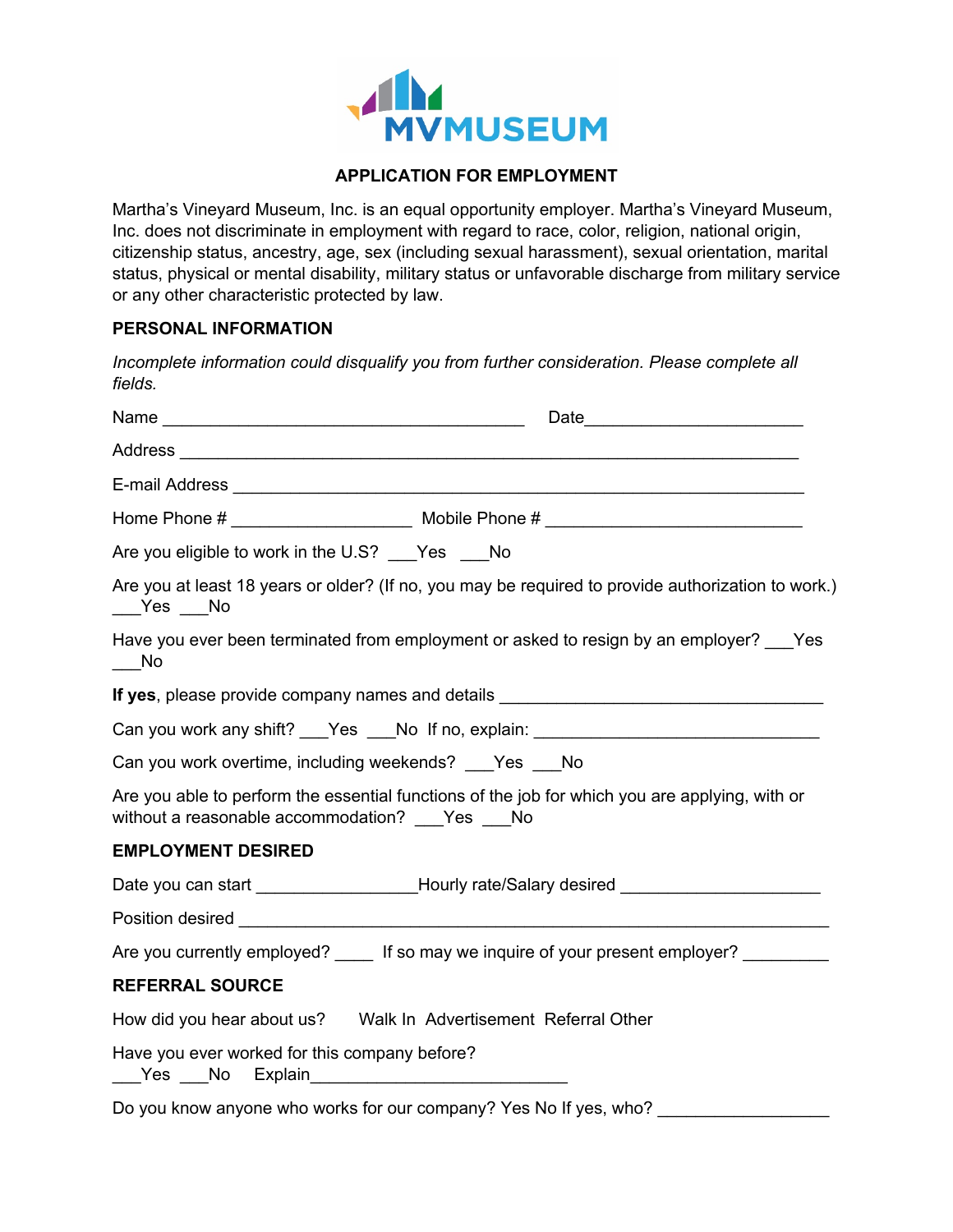| <b>EDUCATION</b>                               | Name and location of school | Degree<br><b>Received</b> | <b>Subjects</b><br>studied/Major |
|------------------------------------------------|-----------------------------|---------------------------|----------------------------------|
| High School                                    |                             |                           |                                  |
| College or University                          |                             |                           |                                  |
| Trade, Business or<br>Correspondence<br>School |                             |                           |                                  |

**EMPLOYMENT HISTORY** Include your last three (3) years of employment history, including periods of unemployment, starting with the most recent and working backwards in time. *Incomplete information could disqualify you from further consideration.*

| From                               | To      | <b>Employer Name</b>                                            | Telephone |  |
|------------------------------------|---------|-----------------------------------------------------------------|-----------|--|
| <b>Job Title</b>                   |         | <b>Address</b>                                                  |           |  |
| Immediate supervisor and<br>title  |         | Summarize the nature of work performed and job responsibilities |           |  |
|                                    |         |                                                                 |           |  |
| Reason for leaving                 |         |                                                                 |           |  |
| From                               | To      | Employer                                                        | Telephone |  |
| <b>Job Title</b>                   |         | <b>Address</b>                                                  |           |  |
| Immediate supervisor and<br>title  |         | Summarize the nature of work performed and job responsibilities |           |  |
|                                    |         |                                                                 |           |  |
| Reason for leaving                 |         |                                                                 |           |  |
| From                               | To      | Employer                                                        | Telephone |  |
| <b>Job Title</b><br><b>Address</b> |         |                                                                 |           |  |
| Immediate supervisor and<br>title  |         | Summarize the nature of work performed and job responsibilities |           |  |
|                                    |         |                                                                 |           |  |
| Reason for leaving                 |         |                                                                 |           |  |
| From                               | To      | Employer Name                                                   | Telephone |  |
| <b>Job Title</b>                   | Address |                                                                 |           |  |
| Immediate supervisor and<br>title  |         | Summarize the nature of work performed and job responsibilities |           |  |
|                                    |         |                                                                 |           |  |